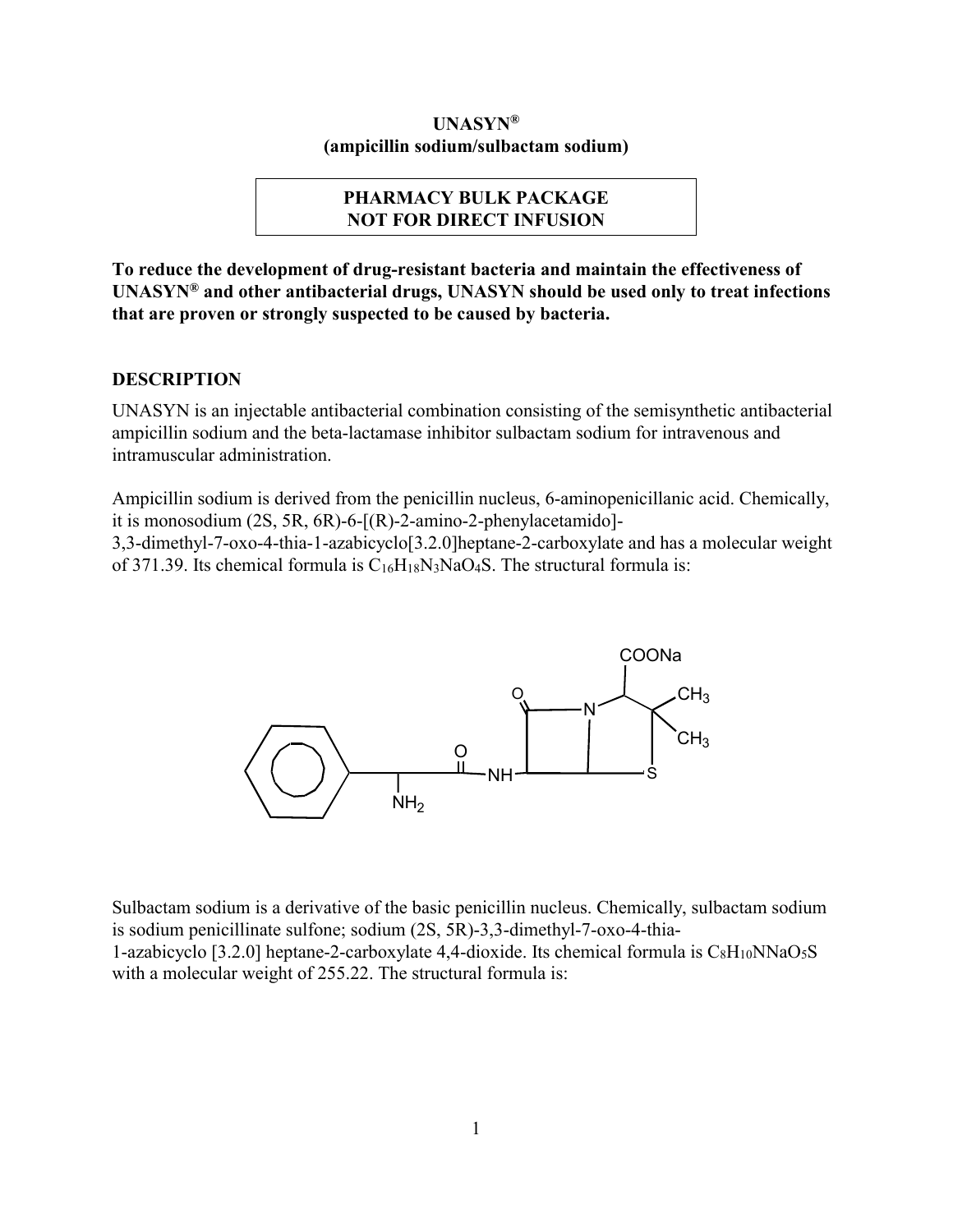

UNASYN, ampicillin sodium/sulbactam sodium parenteral combination, is available as a white to off-white dry powder for reconstitution. UNASYN dry powder is freely soluble in aqueous diluents to yield pale yellow to yellow solutions containing ampicillin sodium and sulbactam sodium equivalent to 250 mg ampicillin per mL and 125 mg sulbactam per mL. The pH of the solutions is between 8.0 and 10.0.

Dilute solutions (up to 30 mg ampicillin and 15 mg sulbactam per mL) are essentially colorless to pale yellow. The pH of dilute solutions remains the same.

UNASYN pharmacy bulk package is a vial containing a sterile preparation of ampicillin sodium and sulbactam sodium for parenteral use that contains many single doses. The Pharmacy Bulk Package is for use in a pharmacy admixture setting; it provides many single doses of UNASYN for addition to suitable parenteral fluids in the preparation of admixtures for intravenous infusion (see DIRECTIONS FOR USE – Directions for Proper Use of Pharmacy Bulk Package).

# **CLINICAL PHARMACOLOGY**

**General:** Immediately after completion of a 15-minute intravenous infusion of UNASYN, peak serum concentrations of ampicillin and sulbactam are attained. Ampicillin serum levels are similar to those produced by the administration of equivalent amounts of ampicillin alone. Peak ampicillin serum levels ranging from 109 to 150 mcg/mL are attained after administration of 2000 mg of ampicillin plus 1000 mg sulbactam and 40 to 71 mcg/mL after administration of 1000 mg ampicillin plus 500 mg sulbactam. The corresponding mean peak serum levels for sulbactam range from 48 to 88 mcg/mL and 21 to 40 mcg/mL, respectively. After an intramuscular injection of 1000 mg ampicillin plus 500 mg sulbactam, peak ampicillin serum levels ranging from 8 to 37 mcg/mL and peak sulbactam serum levels ranging from 6 to 24 mcg/mL are attained.

The mean serum half-life of both drugs is approximately 1 hour in healthy volunteers.

Approximately 75 to 85% of both ampicillin and sulbactam are excreted unchanged in the urine during the first 8 hours after administration of UNASYN to individuals with normal renal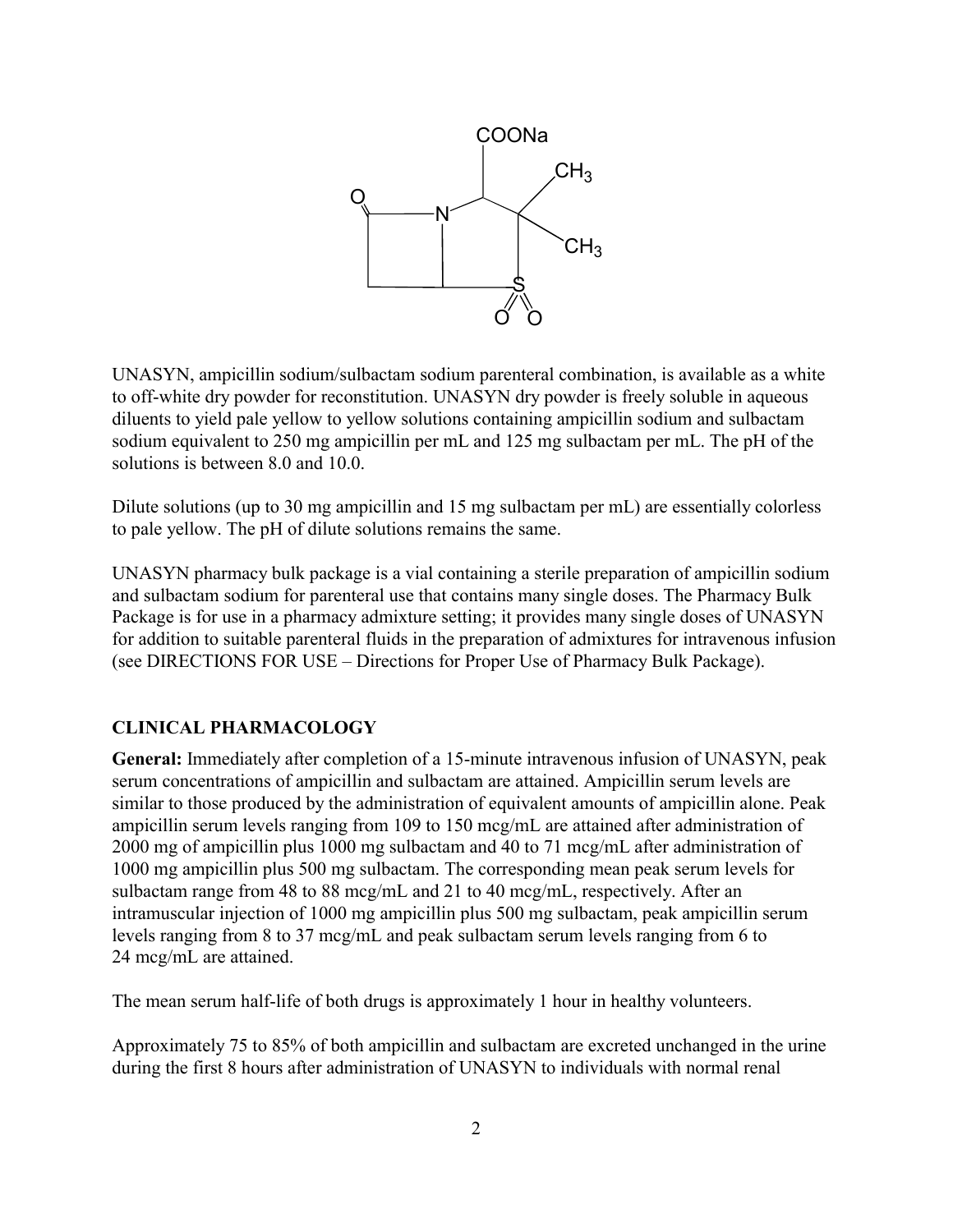function. Somewhat higher and more prolonged serum levels of ampicillin and sulbactam can be achieved with the concurrent administration of probenecid.

In patients with impaired renal function the elimination kinetics of ampicillin and sulbactam are similarly affected, hence the ratio of one to the other will remain constant whatever the renal function. The dose of UNASYN in such patients should be administered less frequently in accordance with the usual practice for ampicillin (see **DOSAGE** and **ADMINISTRATION** section).

Ampicillin has been found to be approximately 28% reversibly bound to human serum protein and sulbactam approximately 38% reversibly bound.

The following average levels of ampicillin and sulbactam were measured in the tissues and fluids listed:

| TADLE I<br><b>Concentration of UNASYN in Various Body Tissues and Fluids</b> |                                         |                                                                       |
|------------------------------------------------------------------------------|-----------------------------------------|-----------------------------------------------------------------------|
| <b>Fluid or Tissue</b>                                                       | Dose<br>(grams)<br>Ampicillin/Sulbactam | Concentration<br>$(mcg/mL \text{ or } mcg/g)$<br>Ampicillin/Sulbactam |
| Peritoneal Fluid                                                             | $0.5/0.5$ IV                            | 7/14                                                                  |
| Blister Fluid (Cantharides)                                                  | $0.5/0.5$ IV                            | 8/20                                                                  |
| Tissue Fluid                                                                 | $1/0.5$ IV                              | 8/4                                                                   |
| Intestinal Mucosa                                                            | $0.5/0.5$ IV                            | 11/18                                                                 |
| Appendix                                                                     | $2/1$ IV                                | 3/40                                                                  |

# **TABLE 1**

Penetration of both ampicillin and sulbactam into cerebrospinal fluid in the presence of inflamed meninges has been demonstrated after IV administration of UNASYN.

The pharmacokinetics of ampicillin and sulbactam in pediatric patients receiving UNASYN are similar to those observed in adults. Immediately after a 15-minute infusion of 50 to 75 mg UNASYN/kg body weight, peak serum and plasma concentrations of 82 to 446 mcg ampicillin/mL and 44 to 203 mcg sulbactam/mL were obtained. Mean half-life values were approximately 1 hour.

## **MICROBIOLOGY**

Ampicillin is similar to benzyl penicillin in its bactericidal action against susceptible organisms during the stage of active multiplication. It acts through the inhibition of cell wall mucopeptide biosynthesis. Ampicillin has a broad spectrum of bactericidal activity against many gram-positive and gram-negative aerobic and anaerobic bacteria. (Ampicillin is, however, degraded by beta-lactamases and therefore the spectrum of activity does not normally include organisms which produce these enzymes).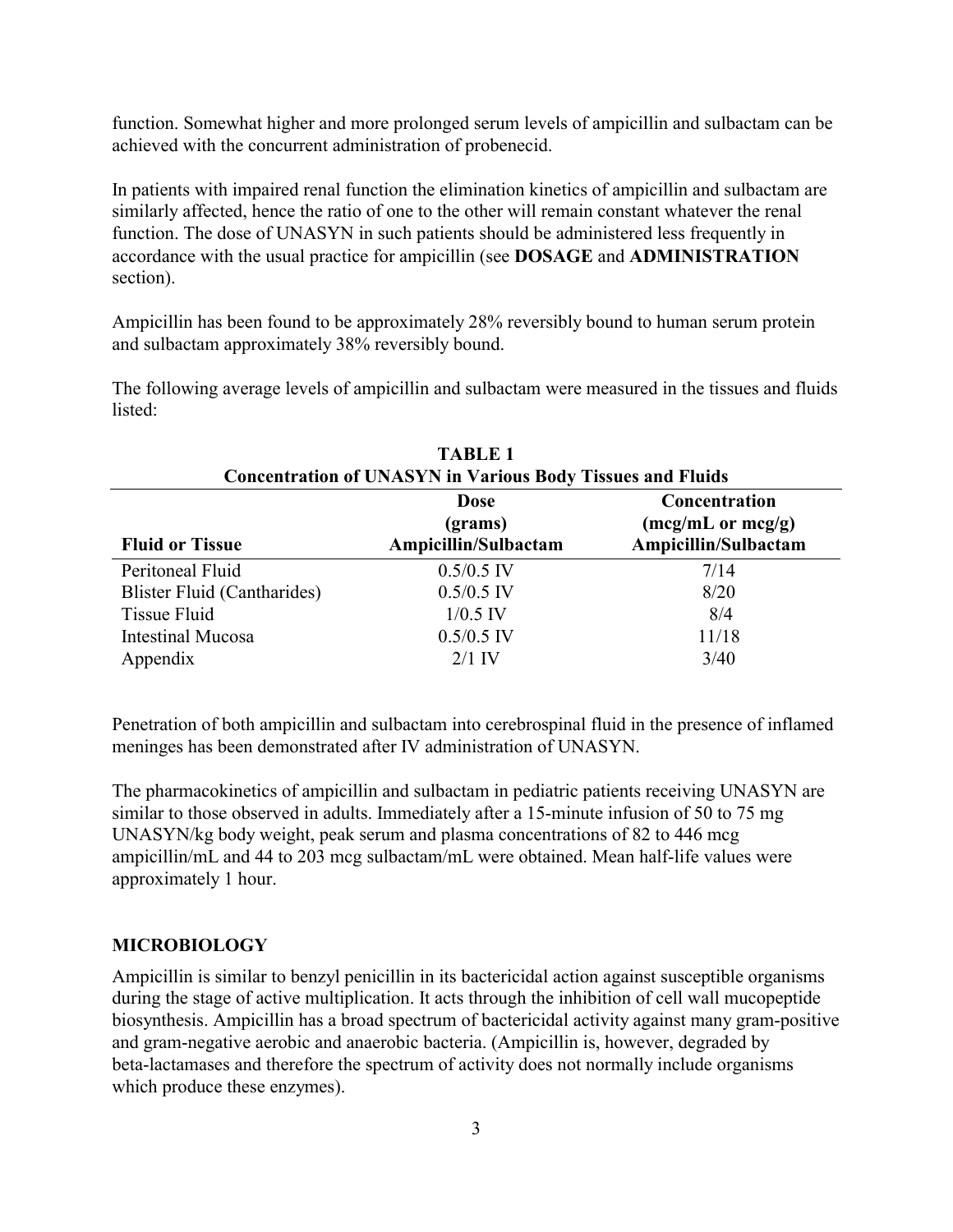A wide range of beta-lactamases found in microorganisms resistant to penicillins and cephalosporins have been shown in biochemical studies with cell free bacterial systems to be irreversibly inhibited by sulbactam. Although sulbactam alone possesses little useful antibacterial activity except against the *Neisseriaceae*, whole organism studies have shown that sulbactam restores ampicillin activity against beta-lactamase producing strains. In particular, sulbactam has good inhibitory activity against the clinically important plasmid mediated beta-lactamases most frequently responsible for transferred drug resistance. Sulbactam has no effect on the activity of ampicillin against ampicillin susceptible strains.

The presence of sulbactam in the UNASYN formulation effectively extends the antibacterial spectrum of ampicillin to include many bacteria normally resistant to it and to other beta-lactam antibacterials. Thus, UNASYN possesses the properties of a broad-spectrum antibacterial and a beta-lactamase inhibitor.

While *in vitro* studies have demonstrated the susceptibility of most strains of the following organisms, clinical efficacy for infections other than those included in the **INDICATIONS** and **USAGE** section has not been documented.

**Gram-Positive Bacteria:** *Staphylococcus aureus* (beta-lactamase and non-beta-lactamase producing), *Staphylococcus epidermidis* (beta-lactamase and non-beta-lactamase producing), *Staphylococcus saprophyticus* (beta-lactamase and non-beta-lactamase producing), *Streptococcus faecalis*† (Enterococcus), *Streptococcus pneumoniae*† (formerly *D. pneumoniae*), *Streptococcus pyogenes*† , *Streptococcus viridans*† .

**Gram-Negative Bacteria:** *Hemophilus influenzae* (beta-lactamase and non-beta-lactamase producing), *Moraxella (Branhamella) catarrhalis* (beta-lactamase and non-beta-lactamase producing), *Escherichia coli* (beta-lactamase and non-beta-lactamase producing), *Klebsiella* species (all known strains are beta-lactamase producing), *Proteus mirabilis* (beta-lactamase and non-beta-lactamase producing), *Proteus vulgaris, Providencia rettgeri*, *Providencia stuartii*, *Morganella morganii*, and *Neisseria gonorrhoeae* (beta-lactamase and non-beta-lactamase producing).

**Anaerobes:** *Clostridium* species, † *Peptococcus* species, † *Peptostreptococcus* species, *Bacteroides* species, including *B. fragilis*.

 $\dagger$  These are not beta-lactamase producing strains and, therefore, are susceptible to ampicillin alone.

## Susceptibility Testing

For specific information regarding susceptibility test interpretive criteria and associated test methods and quality control standards recognized by FDA for this drug, please see: [https://www.fda.gov/STIC.](https://www.fda.gov/STIC)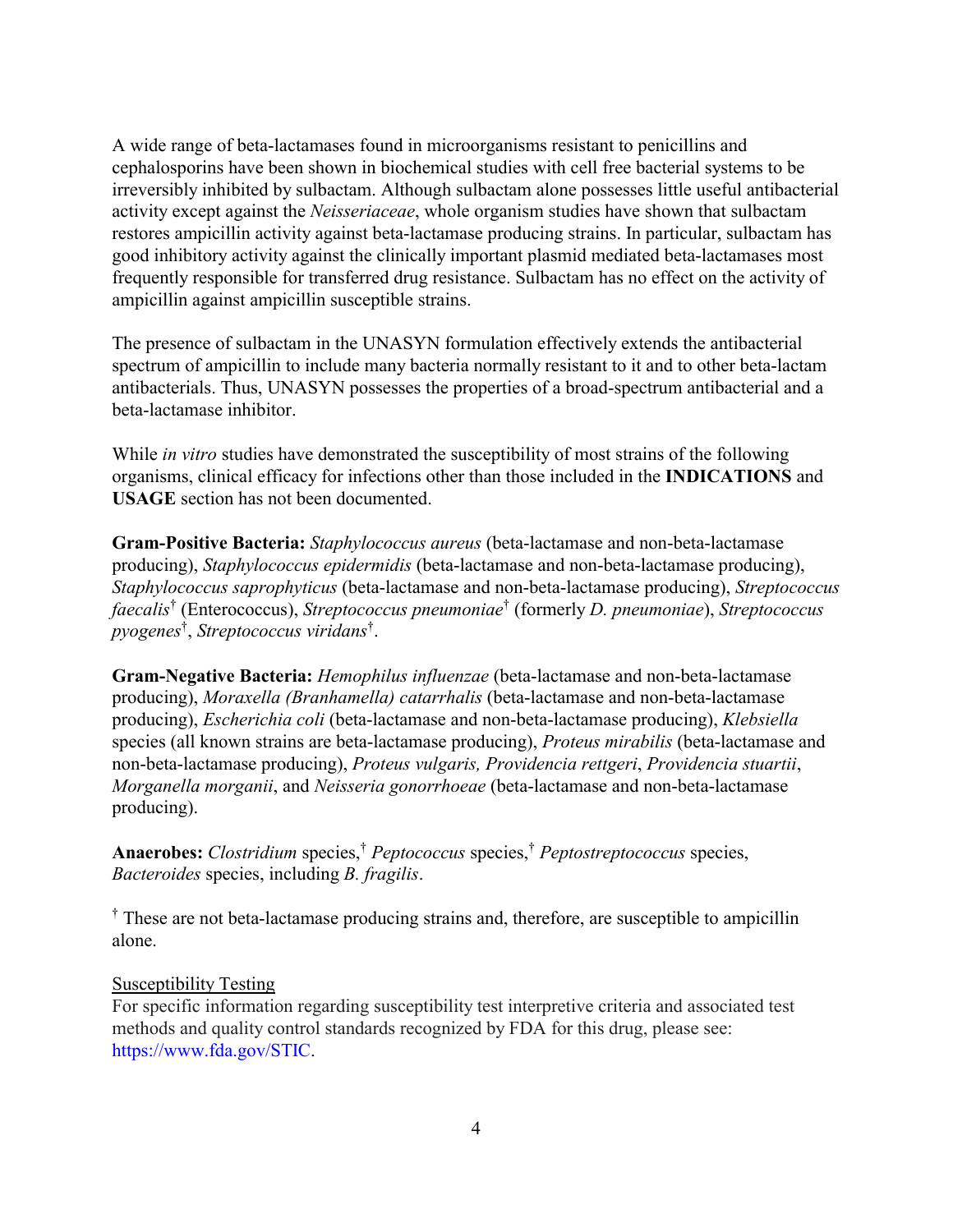# **INDICATIONS AND USAGE**

UNASYN is indicated for the treatment of infections due to susceptible strains of the designated microorganisms in the conditions listed below.

**Skin and Skin Structure Infections** caused by beta-lactamase producing strains of *Staphylococcus aureus*, *Escherichia coli*,\* *Klebsiella* spp.\* (including *K. pneumoniae\**), *Proteus mirabilis*,\* *Bacteroides fragilis*,\* *Enterobacter* spp.,\* and *Acinetobacter calcoaceticus.\**

NOTE: For information on use in pediatric patients (see **PRECAUTIONS**-**Pediatric Use** and **CLINICAL STUDIES** sections).

**Intra-Abdominal Infections** caused by beta-lactamase producing strains of *Escherichia coli*, *Klebsiella* spp. (including *K. pneumoniae\**), *Bacteroides* spp. (including *B. fragilis*), and *Enterobacter* spp.\*

**Gynecological Infections** caused by beta-lactamase producing strains of *Escherichia coli,\** and *Bacteroides* spp.\* (including *B. fragilis\**).

\* Efficacy for this organism in this organ system was studied in fewer than 10 infections.

While UNASYN is indicated only for the conditions listed above, infections caused by ampicillin-susceptible organisms are also amenable to treatment with UNASYN due to its ampicillin content. Therefore, mixed infections caused by ampicillin-susceptible organisms and beta-lactamase producing organisms susceptible to UNASYN should not require the addition of another antibacterial.

Appropriate culture and susceptibility tests should be performed before treatment in order to isolate and identify the organisms causing infection and to determine their susceptibility to UNASYN.

Therapy may be instituted prior to obtaining the results from bacteriological and susceptibility studies when there is reason to believe the infection may involve any of the beta-lactamase producing organisms listed above in the indicated organ systems. Once the results are known, therapy should be adjusted if appropriate.

To reduce the development of drug-resistant bacteria and maintain effectiveness of UNASYN and other antibacterial drugs, UNASYN should be used only to treat infections that are proven or strongly suspected to be caused by susceptible bacteria. When culture and susceptibility information are available, they should be considered in selecting or modifying antibacterial therapy. In the absence of such data, local epidemiology and susceptibility patterns may contribute to the empiric selection of therapy.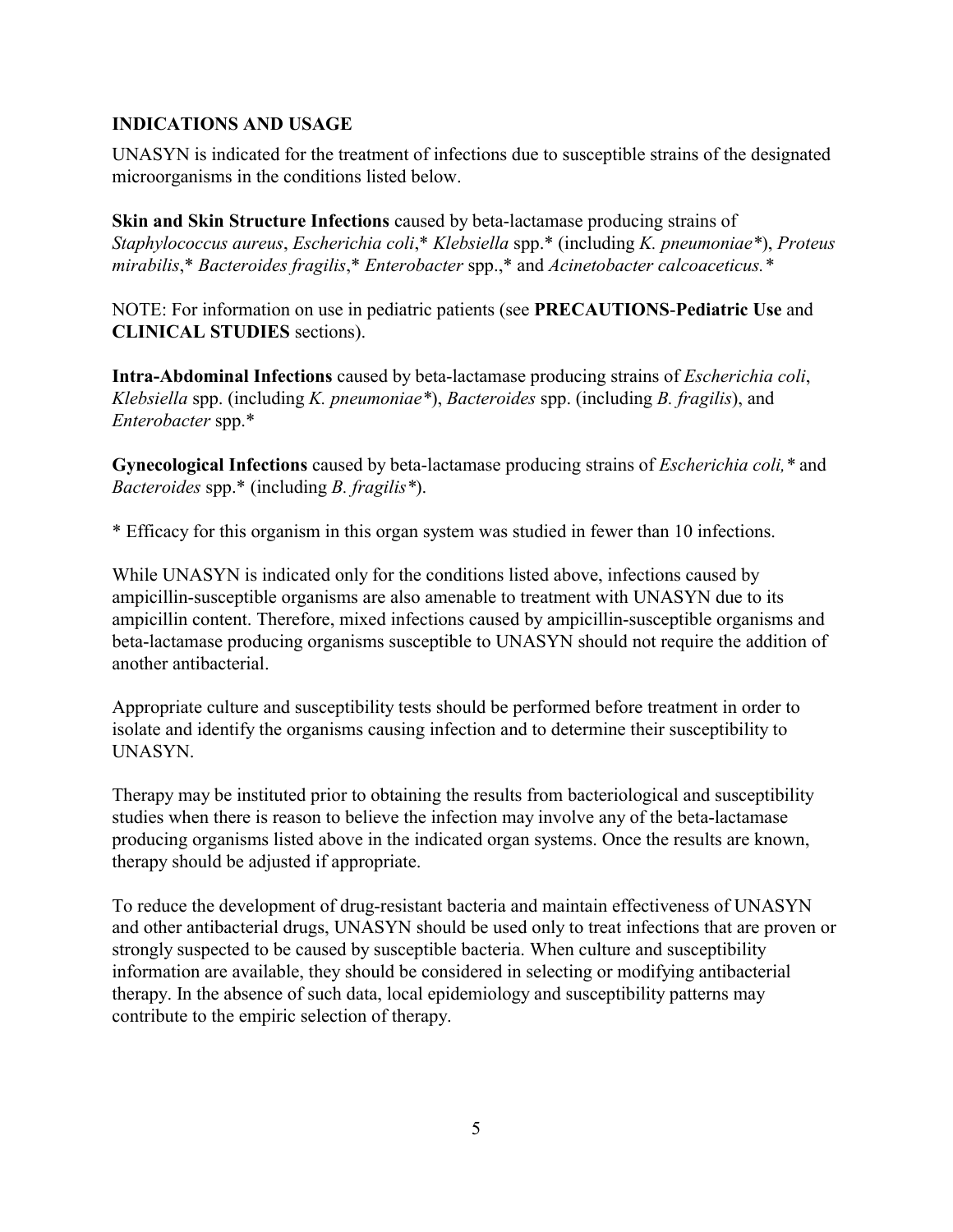## **CONTRAINDICATIONS**

The use of UNASYN is contraindicated in individuals with a history of serious hypersensitivity reactions (e.g., anaphylaxis or Stevens-Johnson syndrome) to ampicillin, sulbactam or to other beta-lactam antibacterial drugs (e.g., penicillins and cephalosporins).

UNASYN is contraindicated in patients with a previous history of cholestatic jaundice/hepatic dysfunction associated with UNASYN.

## **WARNINGS**

## **Hypersensitivity**

Serious and occasionally fatal hypersensitivity (anaphylactic) reactions have been reported in patients on penicillin therapy. These reactions are more apt to occur in individuals with a history of penicillin hypersensitivity and/or hypersensitivity reactions to multiple allergens. There have been reports of individuals with a history of penicillin hypersensitivity who have experienced severe reactions when treated with cephalosporins. Before therapy with a penicillin, careful inquiry should be made concerning previous hypersensitivity reactions to penicillins, cephalosporins, and other allergens. If an allergic reaction occurs, UNASYN should be discontinued and the appropriate therapy instituted.

## **Hepatotoxicity**

Hepatic dysfunction, including hepatitis and cholestatic jaundice has been associated with the use of UNASYN. Hepatic toxicity is usually reversible; however, deaths have been reported. Hepatic function should be monitored at regular intervals in patients with hepatic impairment.

## **Severe Cutaneous Adverse Reactions**

UNASYN may cause severe skin reactions, such as toxic epidermal necrolysis (TEN), Stevens-Johnson syndrome (SJS), dermatitis exfoliative, erythema multiforme, and Acute generalized exanthematous pustulosis (AGEP). If patients develop a skin rash they should be monitored closely and UNASYN discontinued if lesions progress (see **CONTRAINDICATIONS** and **ADVERSE REACTIONS** sections).

# *Clostridium difficile***-Associated Diarrhea**

*Clostridium difficile* associated diarrhea (CDAD) has been reported with use of nearly all antibacterial agents, including UNASYN, and may range in severity from mild diarrhea to fatal colitis. Treatment with antibacterial agents alters the normal flora of the colon leading to overgrowth of *C. difficile*.

*C. difficile* produces toxins A and B which contribute to the development of CDAD. Hypertoxin producing strains of *C. difficile* cause increased morbidity and mortality, as these infections can be refractory to antimicrobial therapy and may require colectomy. CDAD must be considered in all patients who present with diarrhea following antibacterial drug use. Careful medical history is necessary since CDAD has been reported to occur over two months after the administration of antibacterial agents.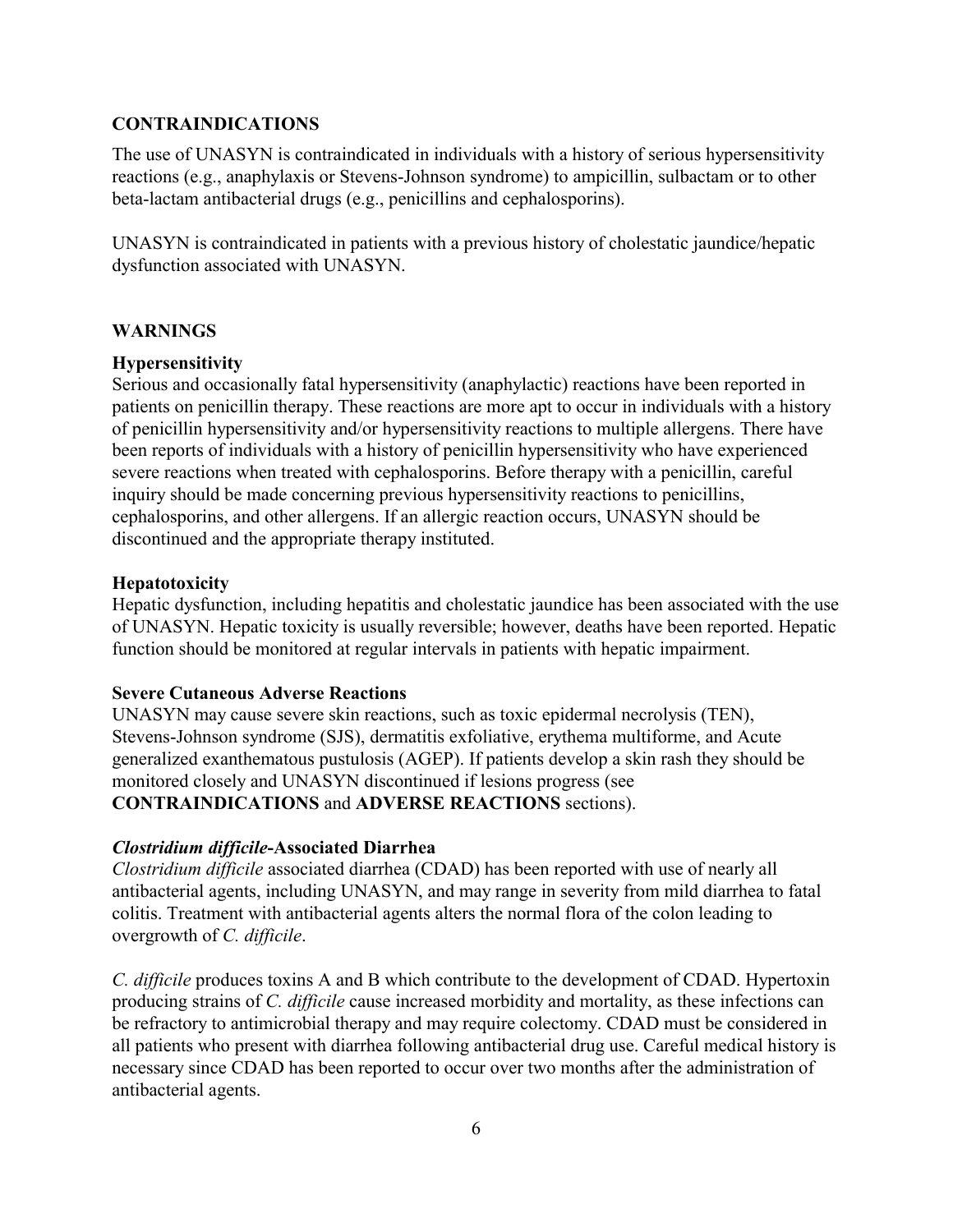If CDAD is suspected or confirmed, ongoing antibacterial drug use not directed against *C. difficile* may need to be discontinued. Appropriate fluid and electrolyte management, protein supplementation, antibacterial treatment of *C. difficile*, and surgical evaluation should be instituted as clinically indicated.

## **PRECAUTIONS**

**General:** A high percentage of patients with mononucleosis who receive ampicillin develop a skin rash. Thus, ampicillin class antibacterials should not be administered to patients with mononucleosis. In patients treated with UNASYN the possibility of superinfections with mycotic or bacterial pathogens should be kept in mind during therapy. If superinfections occur (usually involving *Pseudomonas* or *Candida*), the drug should be discontinued and/or appropriate therapy instituted.

Prescribing UNASYN in the absence of proven or strongly suspected bacterial infection or a prophylactic indication is unlikely to provide benefit to the patient and increases the risk of the development of drug-resistant bacteria.

**Information for Patients**: Patients should be counseled that antibacterial drugs including UNASYN should only be used to treat bacterial infections. They do not treat viral infections (e.g., the common cold). When UNASYN is prescribed to treat a bacterial infection, patients should be told that although it is common to feel better early in the course of therapy, the medication should be taken exactly as directed. Skipping doses or not completing the full course of therapy may (1) decrease the effectiveness of the immediate treatment and (2) increase the likelihood that bacteria will develop resistance and will not be treatable by UNASYN or other antibacterial drugs in the future.

Diarrhea is a common problem caused by antibacterials which usually ends when the antibacterial is discontinued. Sometimes after starting treatment with antibacterials, patients can develop watery and bloody stools (with or without stomach cramps and fever) even as late as two or more months after having taken the last dose of the antibacterial. If this occurs, patients should contact their physician as soon as possible.

**Drug Interactions:** Probenecid decreases the renal tubular secretion of ampicillin and sulbactam. Concurrent use of probenecid with UNASYN may result in increased and prolonged blood levels of ampicillin and sulbactam. The concurrent administration of allopurinol and ampicillin increases substantially the incidence of rashes in patients receiving both drugs as compared to patients receiving ampicillin alone. It is not known whether this potentiation of ampicillin rashes is due to allopurinol or the hyperuricemia present in these patients. There are no data with UNASYN and allopurinol administered concurrently. UNASYN and aminoglycosides should not be reconstituted together due to the *in vitro* inactivation of aminoglycosides by the ampicillin component of UNASYN.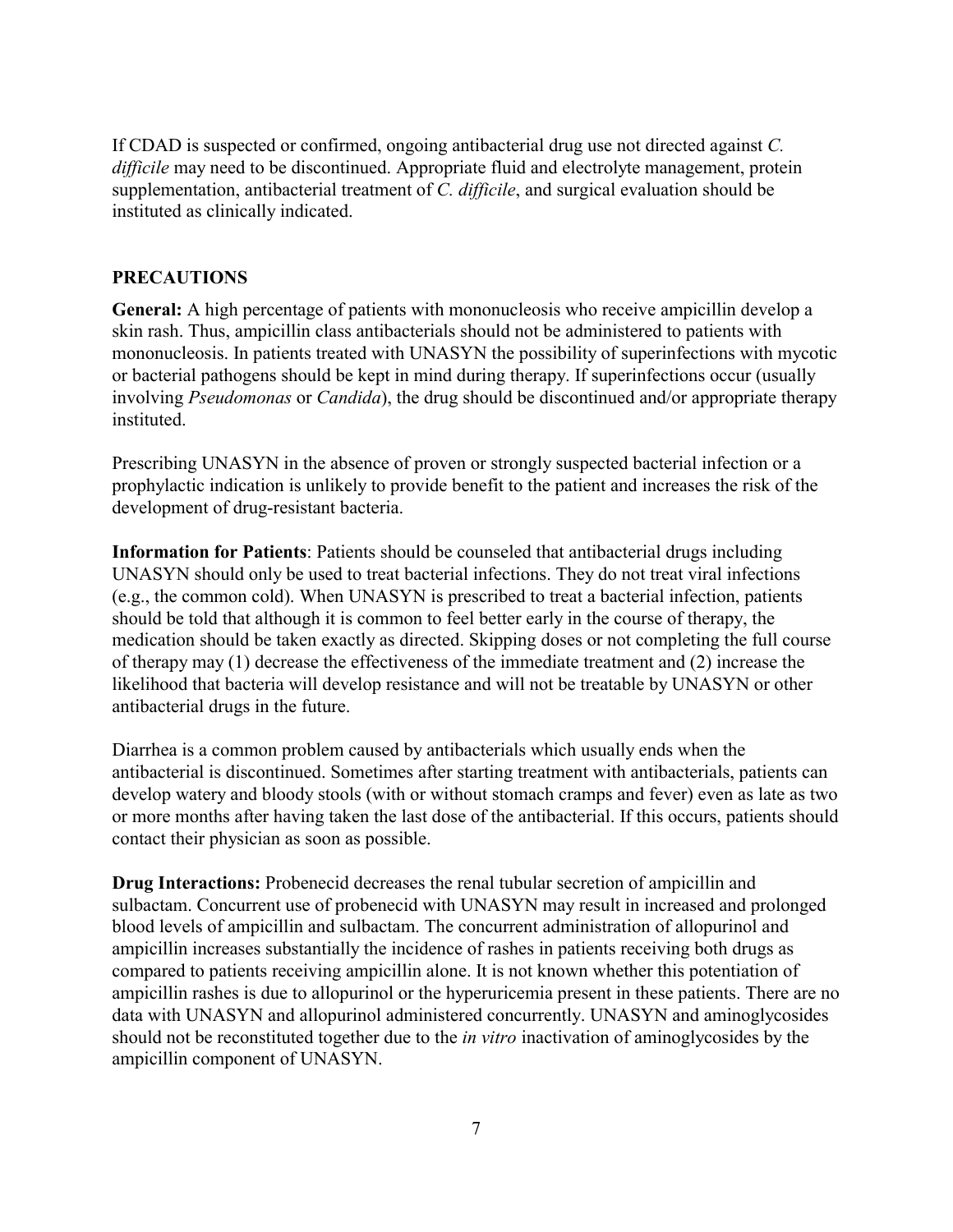**Drug/Laboratory Test Interactions:** Administration of UNASYN will result in high urine concentration of ampicillin. High urine concentrations of ampicillin may result in false positive reactions when testing for the presence of glucose in urine using Clinitest™, Benedict's Solution or Fehling's Solution. It is recommended that glucose tests based on enzymatic glucose oxidase reactions (such as Clinistix™ or Testape™) be used. Following administration of ampicillin to pregnant women, a transient decrease in plasma concentration of total conjugated estriol, estriol-glucuronide, conjugated estrone and estradiol has been noted. This effect may also occur with UNASYN.

**Carcinogenesis, Mutagenesis, Impairment of Fertility:** Long-term studies in animals have not been performed to evaluate carcinogenic or mutagenic potential.

## **Pregnancy**

Reproduction studies have been performed in mice, rats, and rabbits at doses up to ten (10) times the human dose and have revealed no evidence of impaired fertility or harm to the fetus due to UNASYN. There are, however, no adequate and well-controlled studies in pregnant women. Because animal reproduction studies are not always predictive of human response, this drug should be used during pregnancy only if clearly needed. (see– **PRECAUTIONS-Drug/Laboratory Test Interactions** section).

**Labor and Delivery:** Studies in guinea pigs have shown that intravenous administration of ampicillin decreased the uterine tone, frequency of contractions, height of contractions, and duration of contractions. However, it is not known whether the use of UNASYN in humans during labor or delivery has immediate or delayed adverse effects on the fetus, prolongs the duration of labor, or increases the likelihood that forceps delivery or other obstetrical intervention or resuscitation of the newborn will be necessary.

**Nursing Mothers:** Low concentrations of ampicillin and sulbactam are excreted in the milk; therefore, caution should be exercised when UNASYN is administered to a nursing woman.

**Pediatric Use:** The safety and effectiveness of UNASYN have been established for pediatric patients one year of age and older for skin and skin structure infections as approved in adults. Use of UNASYN in pediatric patients is supported by evidence from adequate and well-controlled studies in adults with additional data from pediatric pharmacokinetic studies, a controlled clinical trial conducted in pediatric patients and post-marketing adverse events surveillance. (see **CLINICAL PHARMACOLOGY, INDICATIONS AND USAGE, ADVERSE REACTIONS, DOSAGE AND ADMINISTRATION,** and **CLINICAL STUDIES** sections).

The safety and effectiveness of UNASYN have not been established for pediatric patients for intra-abdominal infections.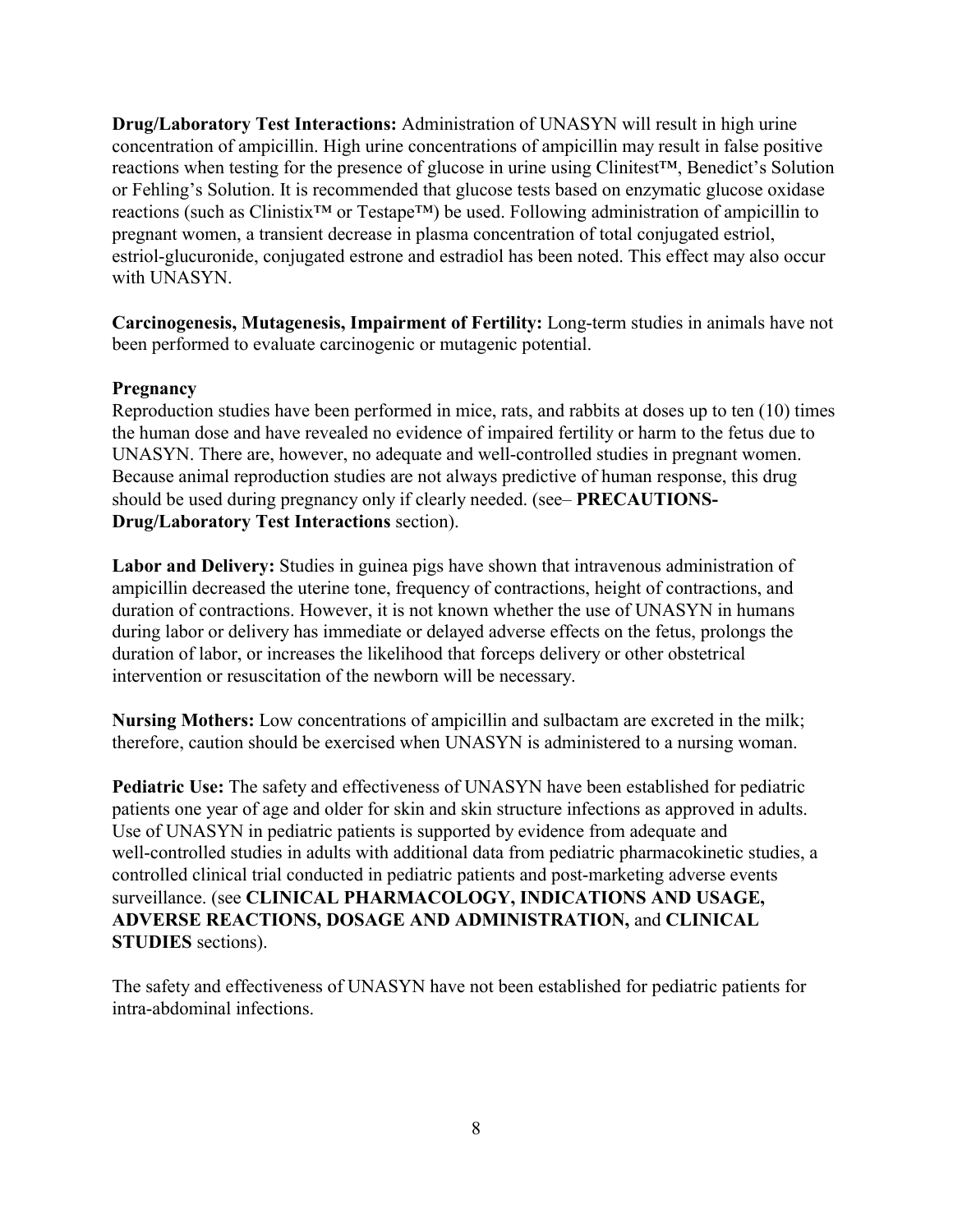#### **ADVERSE REACTIONS**

**Adult Patients:** UNASYN is generally well tolerated. The following adverse reactions have been reported in clinical trials.

#### **Local Adverse Reactions**

Pain at IM injection site  $-16\%$ Pain at IV injection site  $-3\%$ Thrombophlebitis  $-3\%$ Phlebitis  $-1.2%$ 

#### **Systemic Adverse Reactions**

The most frequently reported adverse reactions were diarrhea in 3% of the patients and rash in less than 2% of the patients.

Additional systemic reactions reported in less than 1% of the patients were: itching, nausea, vomiting, candidiasis, fatigue, malaise, headache, chest pain, flatulence, abdominal distension, glossitis, urine retention, dysuria, edema, facial swelling, erythema, chills, tightness in throat, substernal pain, epistaxis and mucosal bleeding.

**Pediatric Patients:** Available safety data for pediatric patients treated with UNASYN demonstrate a similar adverse events profile to those observed in adult patients. Additionally, atypical lymphocytosis has been observed in one pediatric patient receiving UNASYN.

#### **Adverse Laboratory Changes**

Adverse laboratory changes without regard to drug relationship that were reported during clinical trials were:

*Hepatic:* Increased AST (SGOT), ALT (SGPT), alkaline phosphatase, and LDH. *Hematologic:* Decreased hemoglobin, hematocrit, RBC, WBC, neutrophils, lymphocytes, platelets and increased lymphocytes, monocytes, basophils, eosinophils, and platelets. *Blood Chemistry:* Decreased serum albumin and total proteins. *Renal:* Increased BUN and creatinine. *Urinalysis:* Presence of RBC's and hyaline casts in urine.

#### **Postmarketing Experience**

In addition to adverse reactions reported from clinical trials, the following have been identified during post-marketing use of ampicillin sodium/sulbactam sodium or other products containing ampicillin. Because they are reported voluntarily from a population of unknown size, estimates of frequency cannot be made. These events have been chosen for inclusion due to a combination of their seriousness, frequency, or potential causal connection to ampicillin sodium/sulbactam sodium.

**Blood and Lymphatic System Disorders:** Hemolytic anemia, thrombocytopenic purpura, and agranulocytosis have been reported. These reactions are usually reversible on discontinuation of therapy and are believed to be hypersensitivity phenomena. Some individuals have developed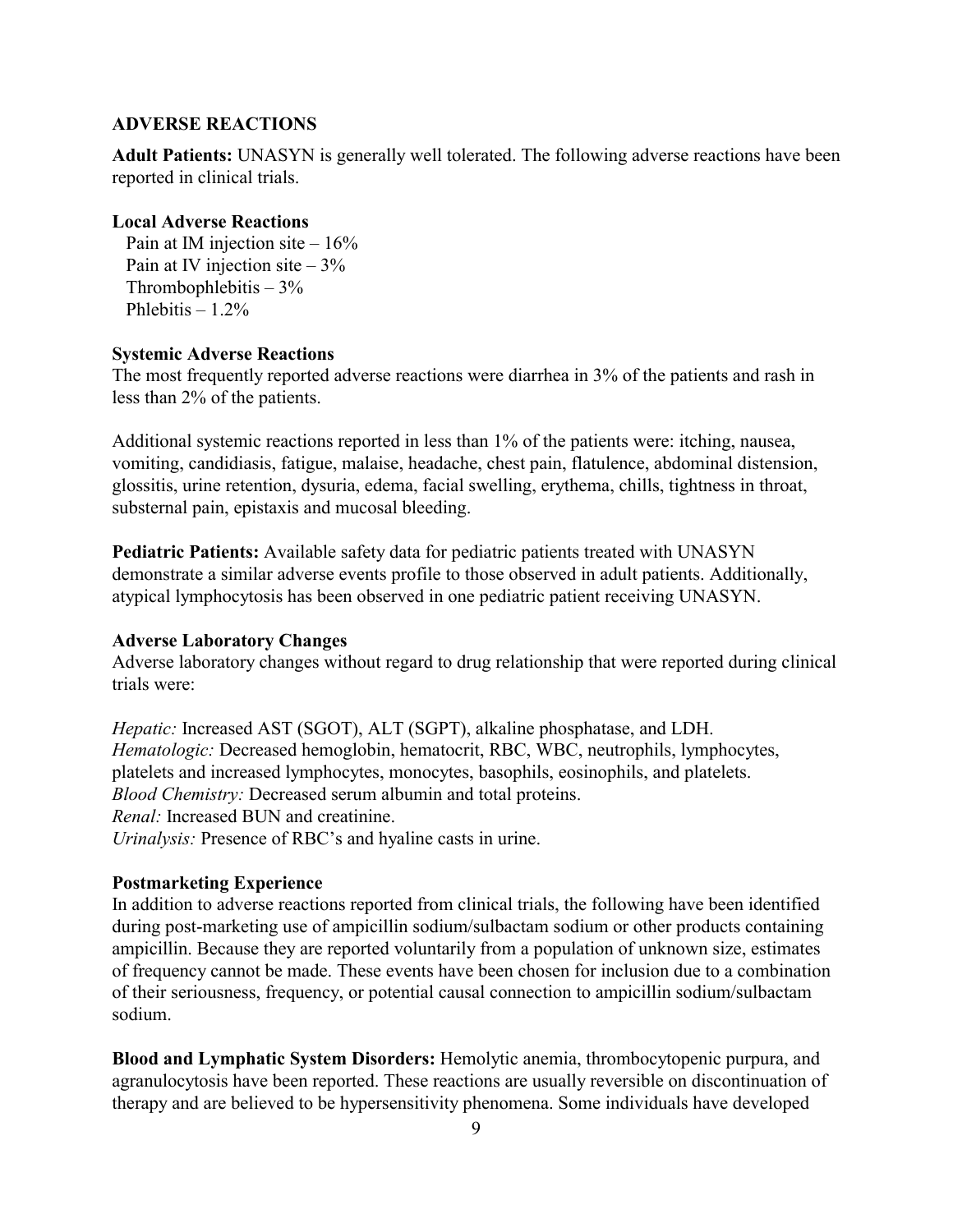positive direct Coombs Tests during treatment with UNASYN, as with other beta-lactam antibacterials.

**Gastrointestinal Disorders:** Abdominal pain, cholestatic hepatitis, cholestasis, hyperbilirubinemia, jaundice, abnormal hepatic function, melena, gastritis, stomatitis, dyspepsia, black "hairy" tongue, and *Clostridium difficile* associated diarrhea (see **CONTRAINDICATIONS** and **WARNINGS** sections).

**General Disorders and Administration Site Conditions:** Injection site reaction

**Immune System Disorders:** Serious and fatal hypersensitivity (anaphylactic) reactions (see **WARNINGS** section), Acute myocardial ischemia with or without myocardial infarction may occur as part of an allergic reaction.

**Nervous System Disorders:** Convulsion and dizziness

**Renal and Urinary Disorders:** Tubulointerstitial nephritis

**Respiratory, Thoracic and Mediastinal Disorders:** Dyspnea

**Skin and Subcutaneous Tissue Disorders:** Toxic epidermal necrolysis, Stevens-Johnson syndrome, angioedema, Acute generalized exanthematous pustulosis (AGEP), erythema multiforme, exfoliative dermatitis, and urticaria (see **CONTRAINDICATIONS** and **WARNINGS** sections).

## **OVERDOSAGE**

Neurological adverse reactions, including convulsions, may occur with the attainment of high CSF levels of beta-lactams. Ampicillin may be removed from circulation by hemodialysis. The molecular weight, degree of protein binding and pharmacokinetics profile of sulbactam suggest that this compound may also be removed by hemodialysis.

## **CLINICAL STUDIES**

**Skin and Skin Structure Infections in Pediatric Patients:** Data from a controlled clinical trial conducted in pediatric patients provided evidence supporting the safety and efficacy of UNASYN for the treatment of skin and skin structure infections. Of 99 pediatric patients evaluable for clinical efficacy, 60 patients received a regimen containing intravenous UNASYN, and 39 patients received a regimen containing intravenous cefuroxime. This trial demonstrated similar outcomes (assessed at an appropriate interval after discontinuation of all antimicrobial therapy) for UNASYN- and cefuroxime-treated patients: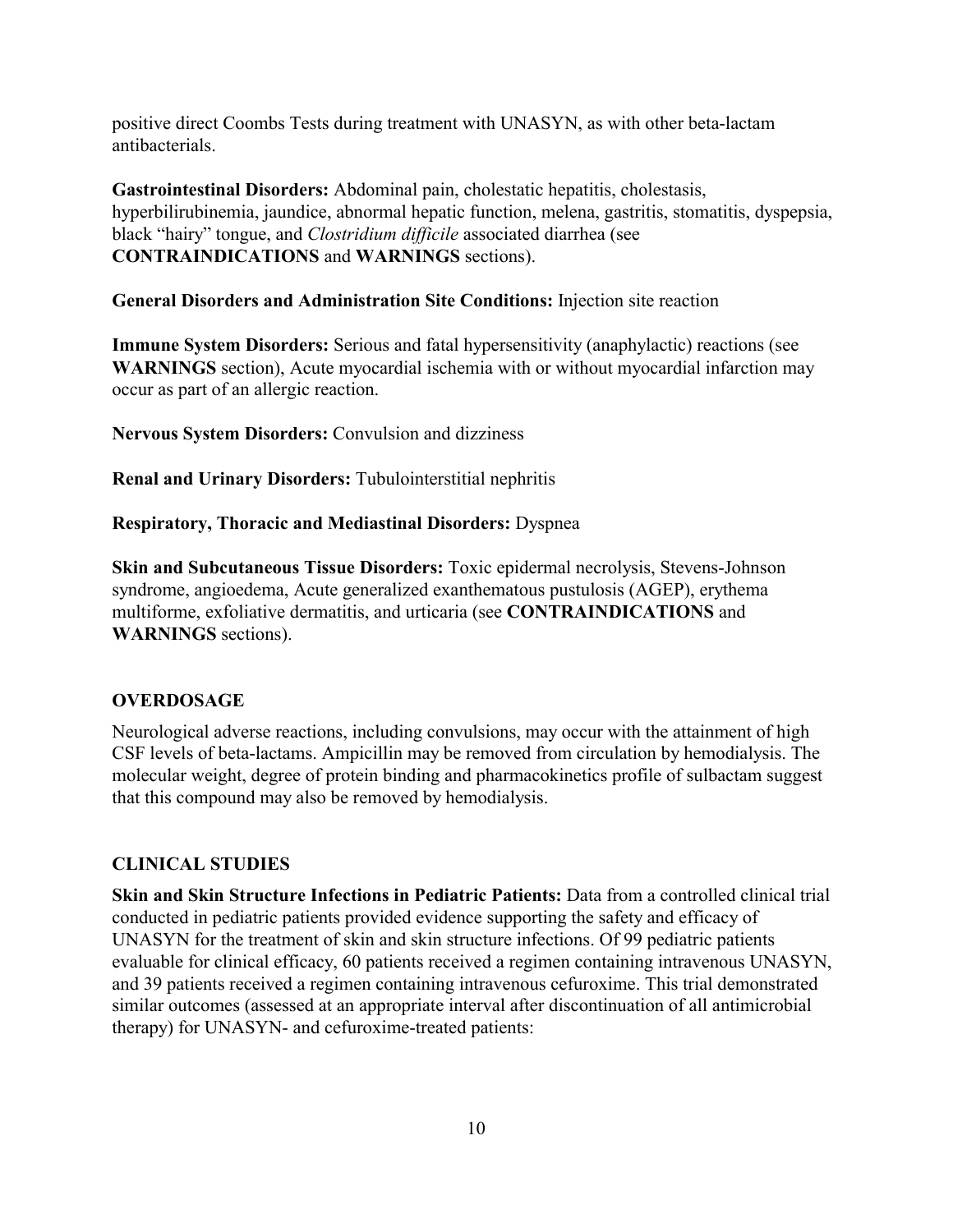| 17 VIJIJIJ <i>2</i>        |                         |                         |
|----------------------------|-------------------------|-------------------------|
| <b>Therapeutic Regimen</b> | <b>Clinical Success</b> | <b>Clinical Failure</b> |
| UNASYN                     | 51/60(85%)              | 9/60(15%)               |
| Cefuroxime                 | 34/39(87%)              | 5/39(13%)               |

**TABLE 2**

Most patients received a course of oral antimicrobials following initial treatment with intravenous administration of parenteral antimicrobials. The study protocol required that the following three criteria be met prior to transition from intravenous to oral antimicrobial therapy: (1) receipt of a minimum of 72 hours of intravenous therapy; (2) no documented fever for prior 24 hours; and (3) improvement or resolution of the signs and symptoms of infection.

The choice of oral antimicrobial agent used in this trial was determined by susceptibility testing of the original pathogen, if isolated, to oral agents available. The course of oral antimicrobial therapy should not routinely exceed 14 days.

## **DOSAGE AND ADMINISTRATION**

The pharmacy bulk package is for preparation of solutions for IV infusion only. UNASYN should be administered by slow intravenous injection over at least 10–15 minutes or can also be delivered in greater dilutions with 50–100 mL of a compatible diluent as an intravenous infusion over 15–30 minutes.

The recommended adult dosage of UNASYN is 1.5 g (1 g ampicillin as the sodium salt plus 0.5 g sulbactam as the sodium salt) to 3 g (2 g ampicillin as the sodium salt plus 1 g sulbactam as the sodium salt) every six hours. This 1.5 to 3 g range represents the total of ampicillin content plus the sulbactam content of UNASYN, and corresponds to a range of 1 g ampicillin/0.5 g sulbactam to 2 g ampicillin/1 g sulbactam. The total dose of sulbactam should not exceed 4 grams per day.

**Pediatric Patients 1 Year of Age or Older:** The recommended daily dose of UNASYN in pediatric patients is 300 mg per kg of body weight administered via intravenous infusion in equally divided doses every 6 hours. This 300 mg/kg/day dosage represents the total ampicillin content plus the sulbactam content of UNASYN, and corresponds to 200 mg ampicillin/100 mg sulbactam per kg per day. The safety and efficacy of UNASYN administered via intramuscular injection in pediatric patients have not been established. Pediatric patients weighing 40 kg or more should be dosed according to adult recommendations, and the total dose of sulbactam should not exceed 4 grams per day. The course of intravenous therapy should not routinely exceed 14 days. In clinical trials, most children received a course of oral antimicrobials following initial treatment with intravenous UNASYN. (see **CLINICAL STUDIES** section).

#### **Impaired Renal Function**

In patients with impairment of renal function the elimination kinetics of ampicillin and sulbactam are similarly affected, hence the ratio of one to the other will remain constant whatever the renal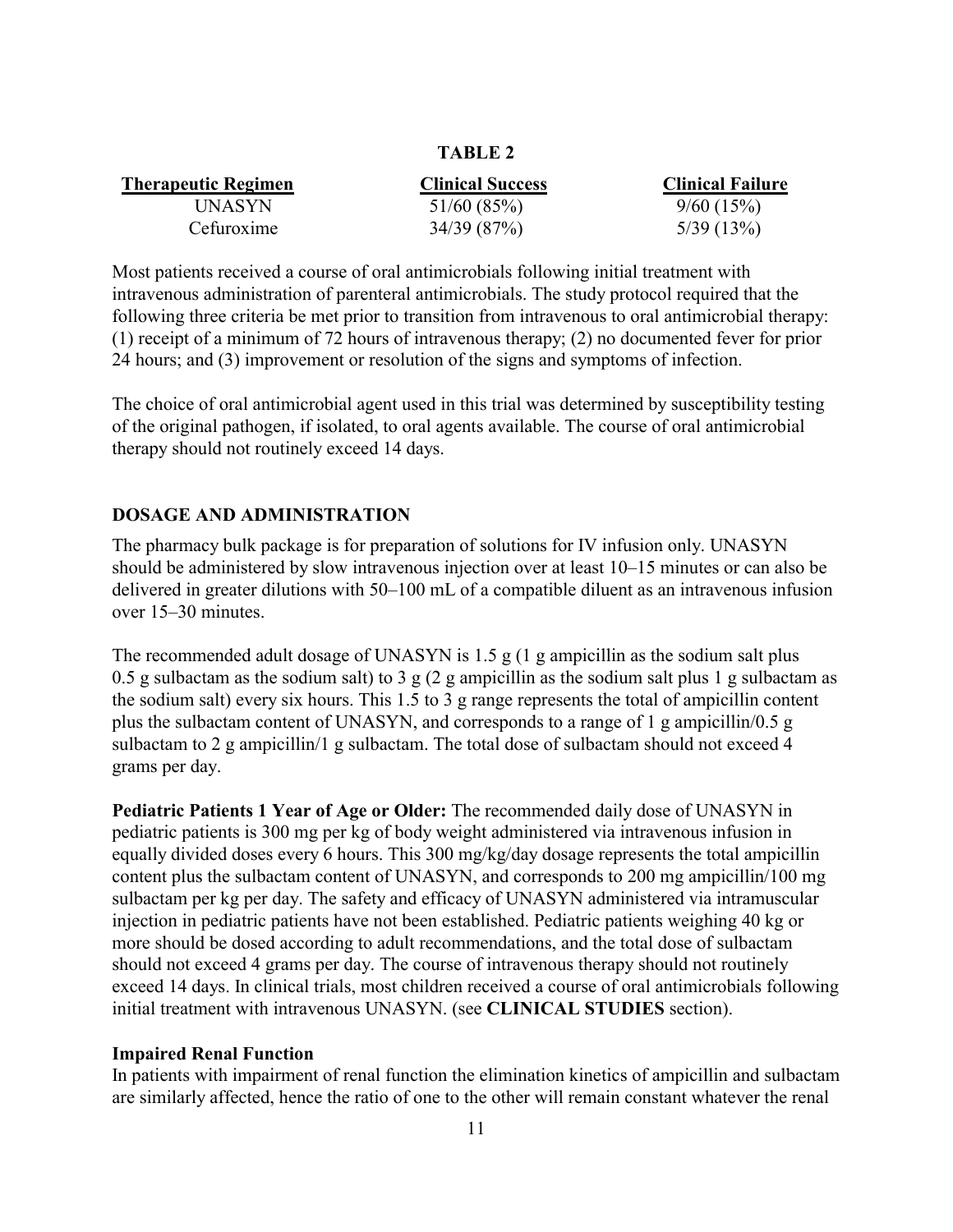function. The dose of UNASYN in such patients should be administered less frequently in accordance with the usual practice for ampicillin and according to the following recommendations:

| <b>UNASYN Dosage Guide for Patients with Renal Impairment</b> |                                                  |                                     |
|---------------------------------------------------------------|--------------------------------------------------|-------------------------------------|
| <b>Creatinine Clearance</b><br>(mL/min/1.73m <sup>2</sup> )   | Ampicillin/Sulbactam<br><b>Half-Life (Hours)</b> | Recommended<br><b>UNASYN</b> Dosage |
| $\geq 30$                                                     |                                                  | $1.5-3$ g q 6h-q 8h                 |
| $15 - 29$                                                     |                                                  | 1.5–3 g q 12h                       |
| $5 - 14$                                                      | Q                                                | $1.5 - 3$ g q 24h                   |

|  | ABLI | Ľ۷ |  |
|--|------|----|--|
|--|------|----|--|

When only serum creatinine is available, the following formula (based on sex, weight, and age of the patient) may be used to convert this value into creatinine clearance. The serum creatinine should represent a steady state of renal function.

> Males weight (kg) x  $(140 - age)$ 72 x serum creatinine

Females 0.85 x above value

#### **COMPATIBILITY, RECONSTITUTION AND STABILITY**

When concomitant therapy with aminoglycosides is indicated, UNASYN and aminoglycosides should be reconstituted and administered separately, due to the *in vitro* inactivation of aminoglycosides by any of the aminopenicillins.

#### **DIRECTIONS FOR USE**

#### **Intravenous Administration**

#### **Directions for Proper Use of Pharmacy Bulk Package**

UNASYN sterile powder for intravenous use may be reconstituted with any of the compatible diluents described in this insert. Solutions should be allowed to stand after dissolution to allow any foaming to dissipate in order to permit visual inspection for complete solubilization. UNASYN concentrations between 3 and 45 mg (2 to 30 mg ampicillin/1 to 15 mg sulbactam/mL) are recommended for intravenous use.

The 15 gram vial may be reconstituted with either 92 mL Sterile Water for Injection or 0.9% Sodium Chloride Injection. The diluent should be added in two separate aliquots in a suitable work area, such as a laminar flow hood. Add 50 mL of solution, shake to dissolve. Then add an additional 42 mL and shake. The solution should be allowed to stand after dissolution to allow any foaming to dissipate in order to permit visual inspection for complete solubilization. The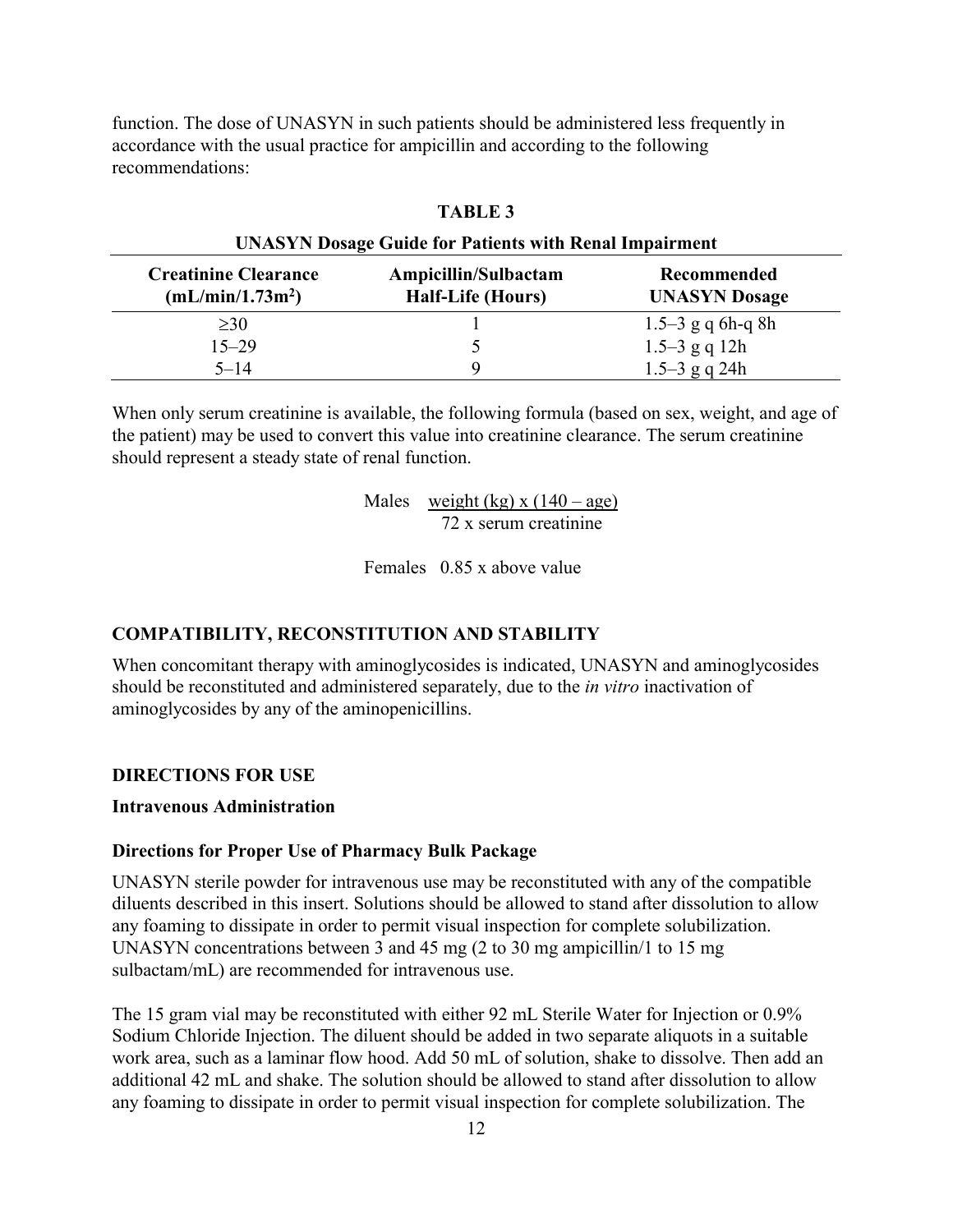resultant solution will have a final concentration of approximately 100 mg/mL ampicillin and 50 mg/mL sulbactam. The closure may be penetrated only one time after reconstitution, if needed, using a suitable sterile transfer device or dispensing set that allows for measured dispensing of the contents.

After reconstitution, use within two hours if stored at room temperature, or within four hours if stored under refrigeration.

#### **Reconstituted Bulk Solution Should Not be Used For Direct Infusion**

If the reconstituted bulk solution is stored for less than one hour at room temperature  $(20^{\circ}C/68^{\circ}F)$  prior to further dilution, the use periods indicated in Table 4 apply for the diluted solutions.

If the bulk solution is stored for one to two hours at room temperature  $(20^{\circ}C/68^{\circ}F)$  and then diluted with Sterile Water for Injection or 0.9% Sodium Chloride Injection to the following concentrations, the use periods indicated in Table 5 apply.

Any unused portions of solution that remain after the indicated time periods should be discarded.

| <b>Diluent</b>                 | <b>Maximum Concentration</b><br>(mg/mL) | <b>Use Periods</b>      |
|--------------------------------|-----------------------------------------|-------------------------|
|                                | <b>UNASYN</b> (Ampicillin/Sulbactam)    |                         |
| Sterile Water for Injection    | 45 $(30/15)$                            | 8 hrs at $21^{\circ}$ C |
|                                | 45 $(30/15)$                            | 48 hrs at $4^{\circ}$ C |
|                                | 30(20/10)                               | 72 hrs at $4^{\circ}$ C |
| 0.9% Sodium Chloride Injection | 45 $(30/15)$                            | 8 hrs at $21^{\circ}$ C |
|                                | 45 $(30/15)$                            | 48 hrs at $4^{\circ}$ C |
|                                | 30(20/10)                               | 72 hrs at $4^{\circ}$ C |
| 5% Dextrose Injection          | 30(20/10)                               | 2 hrs at $21^{\circ}$ C |
|                                | 30(20/10)                               | 4 hrs at $4^{\circ}$ C  |
|                                | 3(2/1)                                  | 2 hrs at $21^{\circ}$ C |
| Lactated Ringer's Injection    | 45 $(30/15)$                            | 8 hrs at 21°C           |
|                                | 45 $(30/15)$                            | 24 hrs at $4^{\circ}$ C |
| M/6 Sodium Lactate Injection   | 45 $(30/15)$                            | 8 hrs at 21°C           |
|                                | 45 $(30/15)$                            | 12 hrs at $4^{\circ}$ C |
| 5% Dextrose in 0.45% Saline    | 3(2/1)                                  | 4 hrs at $21^{\circ}$ C |
|                                |                                         |                         |

## **Table 4**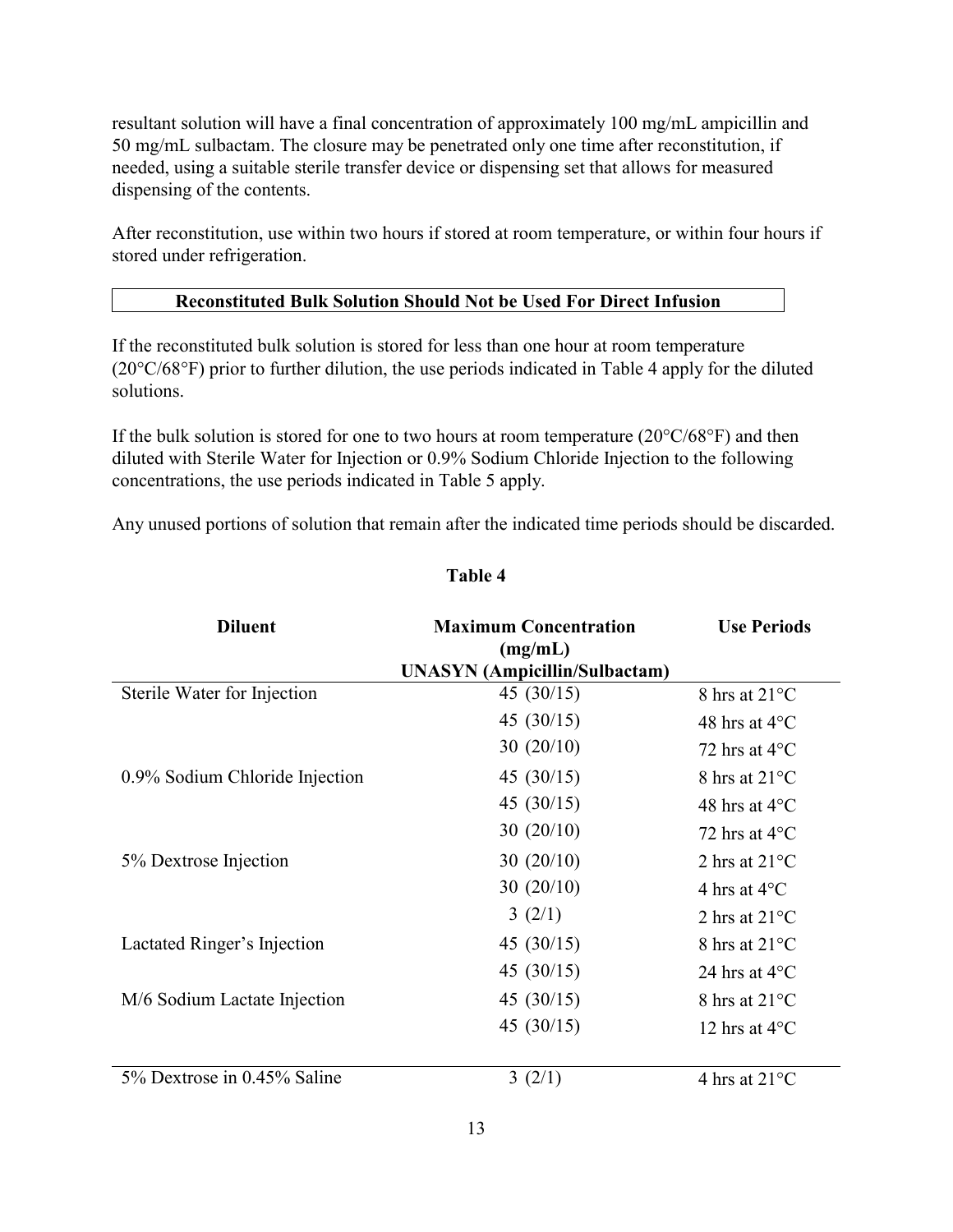| anı<br>æ |  |
|----------|--|
|----------|--|

| <b>Diluent</b>   | <b>Maximum Concentration</b><br>(mg/mL) | <b>Use Periods</b>      |
|------------------|-----------------------------------------|-------------------------|
|                  | <b>UNASYN</b> (Ampicillin/Sulbactam)    |                         |
|                  | 15(10/5)                                | 4 hrs at $4^{\circ}$ C  |
| 10% Invert Sugar | 3(2/1)                                  | 4 hrs at $21^{\circ}$ C |
|                  | 30(20/10)                               | 3 hrs at $4^{\circ}$ C  |

#### **Table 5**

| <b>IV Solution</b>                            | <b>Maximum Concentration</b><br>(mg/mL)<br><b>UNASYN</b> (Ampicillin/Sulbactam) | <b>Use Period</b>                                  |
|-----------------------------------------------|---------------------------------------------------------------------------------|----------------------------------------------------|
| Sterile Water for Injection, USP              | 45 $(30/15)$<br>45 $(30/15)$                                                    | 4 hrs at $21^{\circ}$ C<br>24 hrs at $4^{\circ}$ C |
| 0.9% Sodium Chloride Injection,<br><b>USP</b> | 45 $(30/15)$<br>45 $(30/15)$                                                    | 4 hrs at $21^{\circ}$ C<br>24 hrs at $4^{\circ}$ C |

**Animal Pharmacology:** While reversible glycogenosis was observed in laboratory animals, this phenomenon was dose- and time-dependent and is not expected to develop at the therapeutic doses and corresponding plasma levels attained during the relatively short periods of combined ampicillin/sulbactam therapy in man.

# **HOW SUPPLIED**

UNASYN® (ampicillin sodium/sulbactam sodium), a sterile off-white dry powder, is available in Pharmacy Bulk Package containing ampicillin sodium and sulbactam sodium equivalent to 10 g ampicillin and 5 g sulbactam  $\times$  1 (NDC 0049-0024-28).

## **UNASYN sterile powder is to be stored at or below 30C (86F) prior to reconstitution.**

# **OTHER SIZE PACKAGES AVAILABLE**

UNASYN<sup>®</sup> is also supplied in glass vial and piggyback bottles in the following package sizes:

Vials containing 1.5 g (NDC 0049-0013-83) equivalent of UNASYN (1 g ampicillin as the sodium salt plus 0.5 g sulbactam as the sodium salt)

Vials containing 3 g (NDC 0049-0014-83) equivalent of UNASYN (2 g ampicillin as the sodium salt plus 1 g sulbactam as the sodium salt)